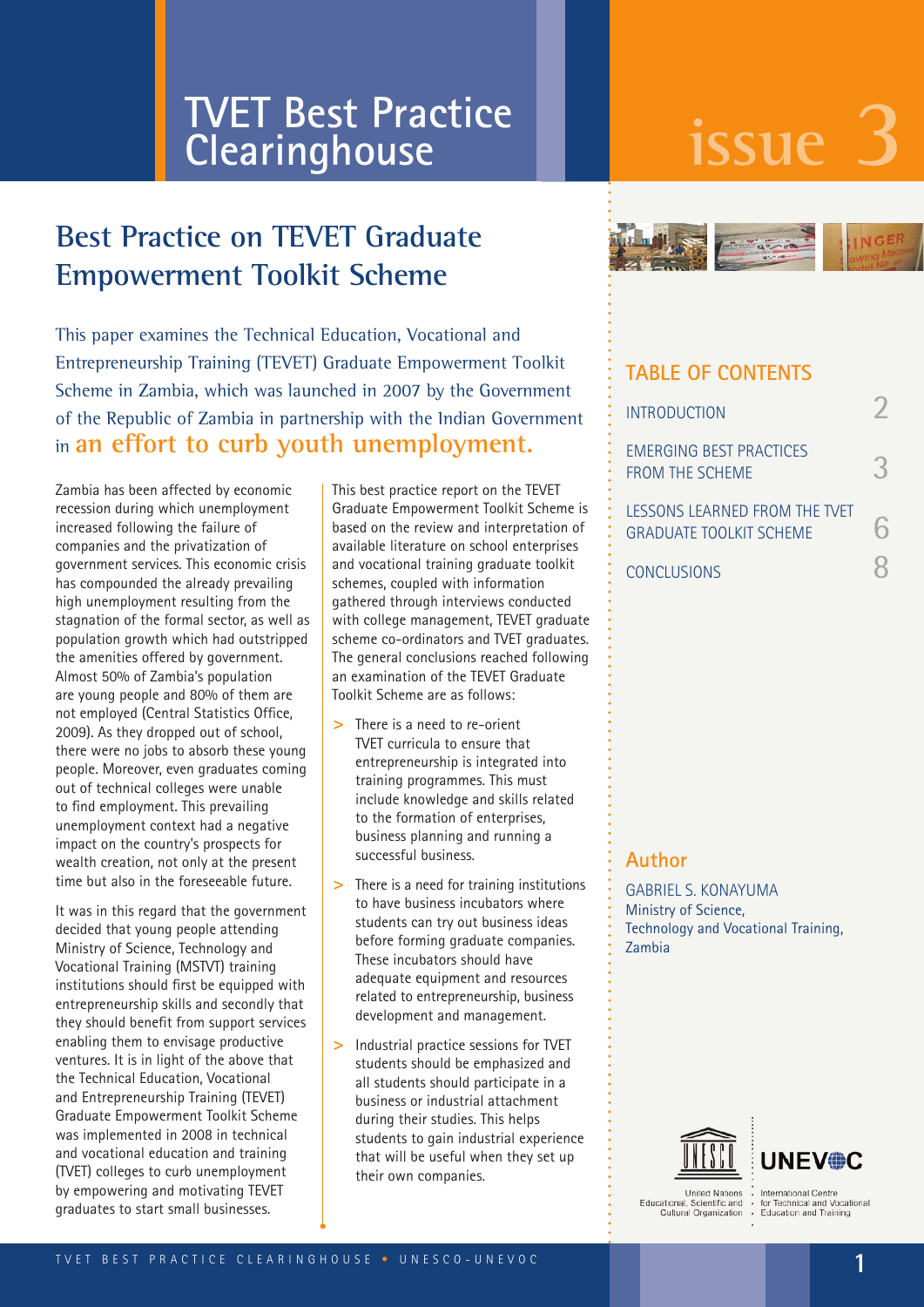# **Acknowledgements**

I would like to acknowledge the following persons and organizations, without whose assistance and support this paper would not have been completed:

Members of staff at the Vocational Education and Training Authority who provided useful literature for the study. Thank you very much.

**Efison Munjanganja,** Officer in Charge of the UNESCO-UNEVOC Centre, and **Chris Chinien,** the study co-ordinator who provided useful guidance throughout the conduct of this case study.

#### **UNESCO-UNEVOC**

who provided the logistical support for the writing of this paper.

To everyone else—my wife, family, friends and workmates—who rendered me support and gave me space, thank you all.

#### **Introduction**

#### Youth unemployment in Zambia

Zambia has passed through economic downturns resulting in high unemployment among young people. Even graduates trained in technical colleges have had difficulty finding employment.

This situation has been made worse by the unavailability of youth-friendly credit facilities, which could have been a potential source of capital for entrepreneurship development among young people. Difficulties accessing land have constrained young people's attempts to go into agriculture. The institutional response to the social and economic marginalization of youth in Zambia has had very limited impact. The existing strategies and approaches do not take sufficient account of the needs of young people, their capabilities and their potential (GRZ, 2006:218–219).

#### Zambia's innovative approach to improve entrepreneurship in TEVET

This prevailing unemployment context has had a negative impact on the country's prospects for wealth creation, not only at the present time but also in the foreseeable future. It is in this regard that the government decided that young people attending Ministry of Science, Technology and Vocational Training (MSTVT) training institutions should, first, be equipped with entrepreneurship skills and, second, benefit from support services that enable them to explore productive ventures. It is in light of the above that the Technical Education, Vocational and Entrepreneurship Training (TEVET) Graduate Empowerment Toolkit Scheme was implemented in 2008 in technical and vocational education and training (TVET) colleges with the goal of curbing unemployment through empowering and motivating TEVET graduates to start small businesses.

#### The TEVET Graduate Empowerment Toolkit Scheme

The TEVET Graduate Toolkit Scheme was officially launched in November 2007. MSTVT was already aware that there was a need for training TEVET graduates before the toolkits were distributed. However, there was a need to avoid repeating mistakes that had occurred when similar toolkits were distributed to graduates by the Ministry of Sport, Youth and Child Development (MSYCD). Some graduates of the Ministry of Youth institutions in the Western Province were visited in 2007, while college teaching staff in charge of entrepreneurship were also interviewed. It was found that some graduates had simply sold the toolkits that they had been given due to a lack entrepreneurial mindset. Based on the lessons learnt, before the MSTVT toolkits were distributed the Department of Vocational Education and Training conducted workshops at which TEVET graduates were taught various skills, such as business planning, financial mobilization, entrepreneurship and business management. This was done to ensure that graduates were prepared to start and run their enterprises once they were given the toolkits (MSTVT, 2008).

A total of K360,000,000 (US\$77,000) was allocated from the Central Treasury for monitoring the TEVET Graduate Scheme in 2009 (GRZ, 2009). This amount was used for monitoring trips to eleven training institutions. The money was released in monthly allocations (the total being divided by twelve). Each institution also provided a member of staff to be responsible for the Toolkit Scheme.



A selection of different toolkits in the depot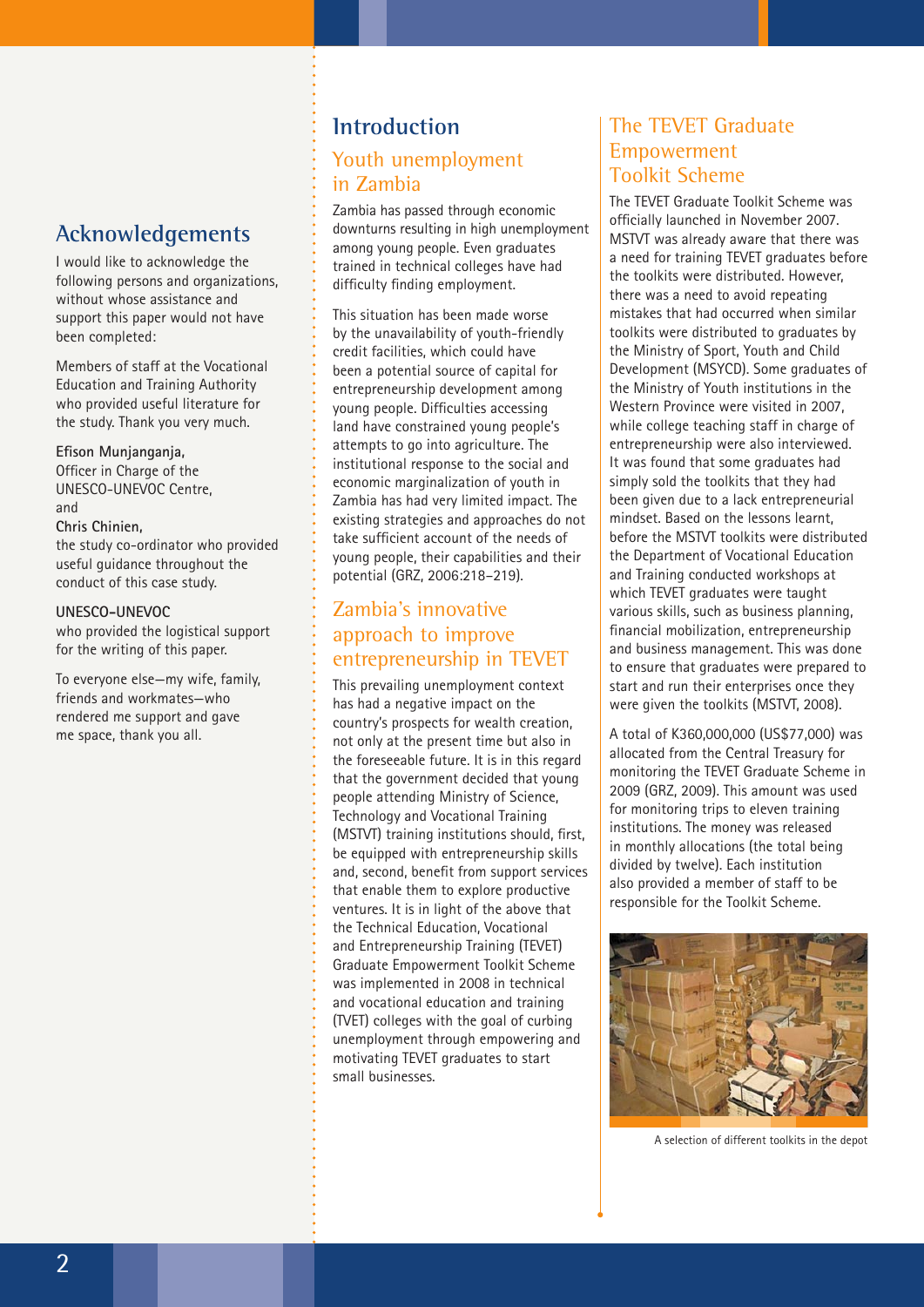# **Emerging Best Practices From the Scheme**

The implementation of the TEVET Graduate Toolkit Scheme followed a number of steps. These included: procurement of toolkits; induction meetings on the scheme; registration of companies; distribution of toolkits; business development mentoring; and monitoring of the scheme.

#### Inducting TEVET graduates into the Toolkit Scheme

TEVET Graduate Toolkit Scheme induction meetings were held in December 2007 and January 2008 in Lusaka Province. The purpose of the meetings was to equip graduates with knowledge and skills in entrepreneurship and the writing of business plans, how to mobilize financial resources, the registration of companies, tax obligations and to make them aware of the TEVET Graduate Scheme that would enable them to start and operate a business. The meetings were held to ensure that graduates were prepared psychologically and mentally to take up the challenge of starting a new enterprise. There was an average of twenty-six participants at each meeting (MSTVT, 2008).

#### Nurturing stakeholder partnerships

The issue of forming partnerships in enterprises was recommended as one way of ensuring that graduates combined their different skills in providing services to those that needed the services. "For example, carpentry, building and plumbing graduates were encouraged to form a company that would offer diverse services. This was recommended as some clients would require diverse services, e.g. a client who wanted a house constructed or renovated may require the services of a painter, plumber, carpenter and builder" (Nsemukila, 2007).

#### Building capacity in business development and operation

The issue of obtaining start-up capital for businesses was also addressed. Graduates were taught various ways of acquiring start-up capital for their enterprises. Some of the possible financiers for youth entrepreneurs included the Citizens Economic Empowerment Fund and the

Youth Inventors Fund. To assist graduates in accessing these funds, some training on writing business plans was provided. The next stage was to provide guidance on the process of forming and registering companies. Different types of companies were described together with the advantages and disadvantages of each. After the workshops, graduates were given some time to write their business plans and to form companies, after which they became eligible to apply for the toolkits. The National Technology Business Centre (NTBC) assessed all business plans received and when it was satisfied that graduates had bankable plans, toolkits were distributed to them. In cases where some of the graduates did not present good business plans, they were advised to re-write them using professional help. Some talks on entrepreneurship, business start-up, business failure and business success were also arranged. From 2005 to 2007, a total of 100 graduates were selected to receive toolkits under the TEVET Graduate Toolkit Scheme. Preference was given to graduates who formed themselves into co-operatives and those who were female. Others groups that were given preference were those with physical disabilities and those who have also shown innovative approaches during the course of their studies (NTBC, 2009).

Administrators in training institutions were also trained on how to manage the TEVET Graduate Toolkit Scheme. This included providing working space for graduates before they found their own premises, providing security for the toolkits and having a co-ordinator for the scheme in each institution. This sensitization of administrators was done so as to ensure that they accepted the idea of the scheme and supported it fully. Without the full support of administrators, the scheme was likely to fail (NTBC, 2009)

## **List of Abbreviations**

| KVTC         | Kitwe Vocational<br><b>Training Centre</b>                                   |
|--------------|------------------------------------------------------------------------------|
| <b>MSTVT</b> | Ministry of Science,<br><b>Technology and Vocational</b><br>Training, Zambia |
| MSYCD        | Ministry of Sport, Youth<br>and Child Development                            |
|              | <b>NORTEC</b> Northern Technical College                                     |
| <b>NTBC</b>  | National Technology<br><b>Business Centre</b>                                |
| <b>TEVET</b> | Technical education,<br>vocational and<br>entrepreneurship training          |
| <b>TVET</b>  | Technical and vocational<br>education and training                           |
| Ш            | <b>Trades Training Institute</b>                                             |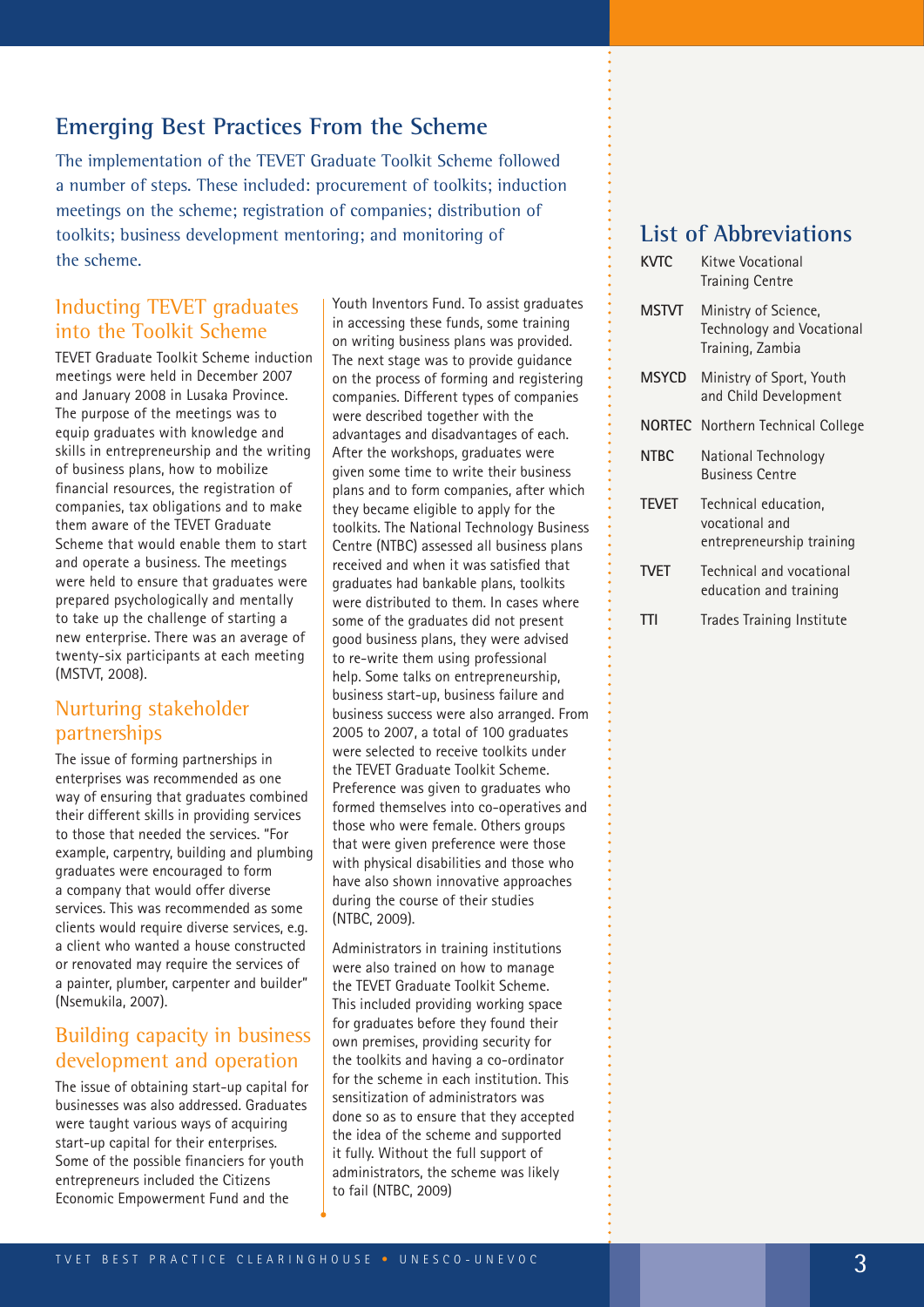#### Monitoring the scheme

Since January 2009, monitoring the TEVET Graduate Toolkit Scheme was carried out by the Department of Vocational Education and Training in the MSTVT. The purpose of the monitoring visits was to observe how the scheme was being implemented in the various beneficiary institutions. The specific objectives of the monitoring visits were to:

- **1.** Verify the support services and action plans put in place by institutions for the graduate companies;
- **2.** Identify the challenges faced by institutions in the implementation of the scheme;
- **3.** Identify the challenges faced by companies set up in the implementation of the scheme;
- **4.** Establish whether all the toolkits that were distributed to the institutions had reached the beneficiaries;
- **5.** Establish whether the beneficiary graduates had set up companies and accessed the toolkits supplied by the training institutions, and
- **6.** Establish whether the toolkits were being used for the intended purposes (MSTVT, 2009:3).

The monitoring and evaluation of the scheme was structured in the following manner:

- **1.** MSTVT would co-ordinate the monitoring and evaluation of the scheme, mainly using reports from the training institutions. The training institutions would collect reports and also physically monitor the graduates on a regular basis so as to ensure that the tools were being used for the intended purposes.
- **2.** Graduates were expected to submit quarterly progress reports to their respective institutions on the performance of their enterprises. The reports will also include the performance of the tools and any challenges faced.
- **3.** MSTVT would conduct periodic inspections of the donated tools to ensure that they were being used for the intended purposes (MSTVT, 2007).

The above structure of monitoring clarifies the different roles played by MSTVT, the training institutions and the graduates in the scheme and how the training institutions and graduates would provide reports and be monitored. This is important as monitoring will become explicit and look for specific outcomes over agreed periods.

Eleven institutions were involved in the scheme and they have all established support by providing working spaces for the graduate enterprises, while institutional co-ordinators have been designated for the scheme. The coordinators provided a mentoring role to the graduates in running a business (NTBC, 2009).

## Generating start-up capital creatively

During an interview in February 2009, Mr Mulimbika, the Principal of Northern Technical College (NORTEC), stated the following: "Some students used allowances that were paid to them during the sensitization workshops as startup capital for the venture at NORTEC in Ndola" (F. Mulimibika, personal communication, February 2009). This demonstrated creativity on the part of the graduates in raising start-up capital. These students were thus able to start an automotive company without the need for other short-term finance. Students of NORTEC formed a graduate automotive company in Lusaka with money raised by selling chickens that they had raised.

| TADLE 1. INSULUTIONAL COMPANIES ESTADISTICULAS AN<br>outcome of the scheme |                                                     |                                                                                                                 |  |
|----------------------------------------------------------------------------|-----------------------------------------------------|-----------------------------------------------------------------------------------------------------------------|--|
| Name of training institution                                               | Name of<br>institutional<br>company                 | Nature of business                                                                                              |  |
| Zambia Institute for Business and<br><b>Industrial Studies</b>             | <b>ZIBSIP Investments</b>                           | <b>Business consultancy</b>                                                                                     |  |
| Lusaka Business &<br><b>Technical College</b>                              | Wepmap Enterprise                                   | Automotive mechanics                                                                                            |  |
| Gemstone Processing and<br>Lapidary Training Centre                        | <b>Standard Gemstones</b>                           | Gemstone processing                                                                                             |  |
| Kabwe Trades Training Institute                                            | Kabwe Trades<br><b>Business Services</b><br>Limited | Secretarial, finance, records keeping,<br>plant & machinery consultancy                                         |  |
| Nkumbi International College                                               | Jilem Construction &<br><b>Mechanical Company</b>   | Construction & mechanical repairs                                                                               |  |
| Chipata Trades Training Institute                                          | Chipata Trades<br>Production Unit                   |                                                                                                                 |  |
| Mongu Trades Training Institute                                            | <b>Mongu Construction</b>                           | Construction                                                                                                    |  |
| Solwezi Trades Training Institute                                          | Soltec                                              | Construction and mechanical services                                                                            |  |
| Mansa Trades Training Institute                                            | Matrateco                                           | Construction, driving school, fitting,<br>automotive r.pairs, accounting<br>consultancy, farming & real estates |  |
| Northern Technical College                                                 | NTC Technical<br><b>Services</b>                    | Mechanical. electrical, ICT &<br>automotive services                                                            |  |
| Lusaka Vocational<br><b>Training Centre</b>                                | <b>LVTC</b> Investments<br>Limited                  | Construction, automotive mechanics,<br>metal fabrication and supply of general<br>workers                       |  |
| Ukwimi Trades Training Institute                                           | Fast<br>Construction<br>Limited                     | Construction                                                                                                    |  |

**TABLE 1: Institutional companies established as an** 

*Source:* NTBC, 2009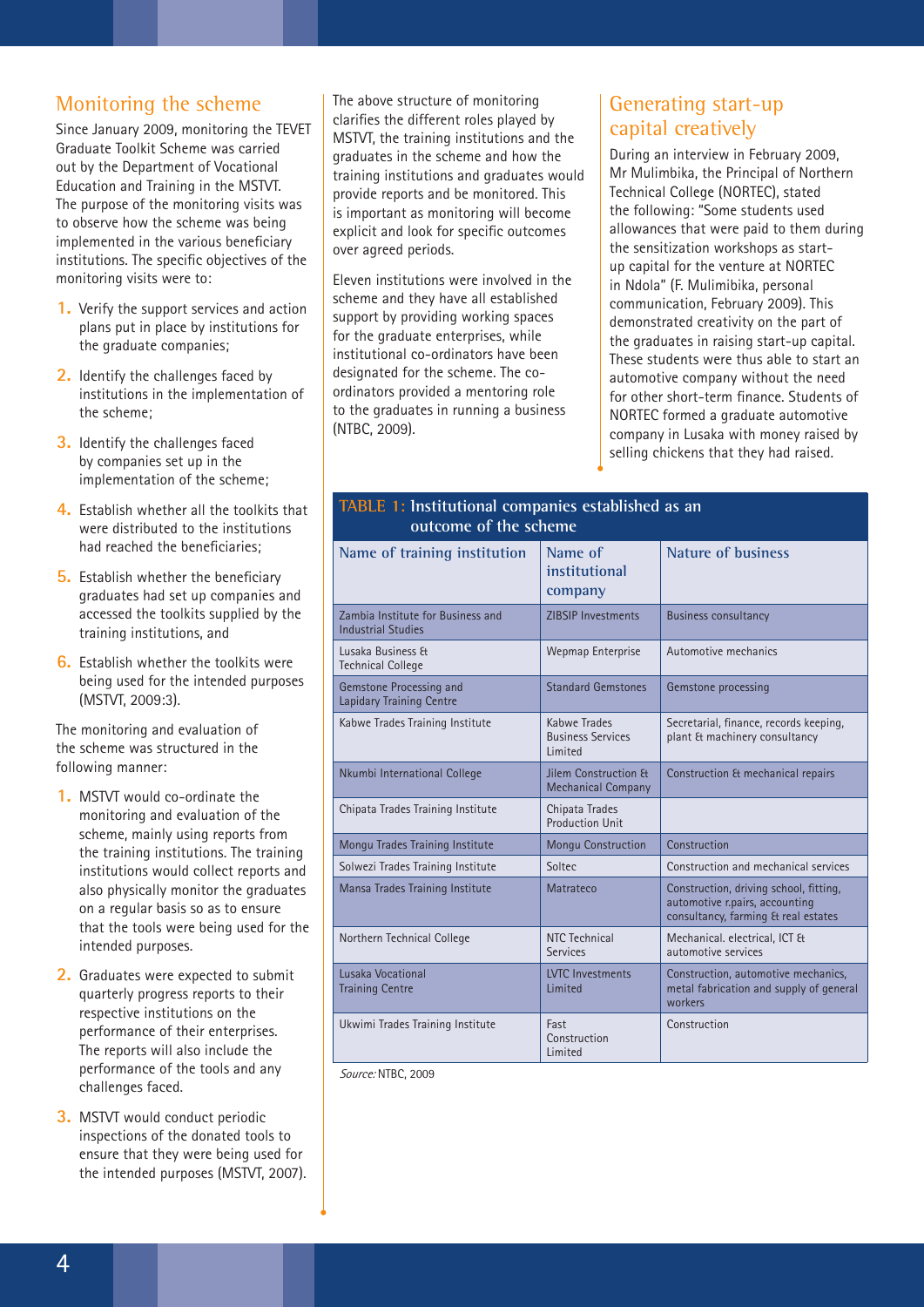#### Establishing college enterprises

The NTBC has developed a manual to guide the implementation of the TEVET Graduate Toolkit Scheme (MSTVT, 2009:4). The implementation manual prescribes the formation of institutional companies that would operate for one year before migrating to business incubation companies (MSTVT, 2009:3–4). School enterprises are entities that include the notion of combining market production with systematic vocational learning. An important aspect of school enterprises is the factor of motivation for effective learning through combining learning with production, in which training underlines the importance of visibility for future returns. In addition, through the synthesis of education and production, technical and vocational education institutions are expected to exploit new financing options to cover training cost (Singh, 1998).

College companies had been established in the institutes of Kabwe, Kasama and Mansa and lecturers for particular trades were assigned to graduates. At Lukashya Trades Training Institute (TTI) the trades in the college's company were as follows: carpentry and joinery, autobody repair, bricklaying and plastering, and plumbing and sheet metal. In Zambia, Kitwe Vocational Training Centre (KVTC) has for a number of years operated a school enterprise. KVTC produces furniture which it sells on order in Kitwe and throughout Zambia. The school enterprise is part of the centre's production unit where students and workers produce the furniture. Recently, KVTC won a tender from the Ministry of Education to produce 2,000 desks for use in schools. Lukashya TTI has plans to construct affordable houses which would be sold to members of staff and residents. Services for the construction of these houses will be sub-contracted from graduate companies (A. Mtonga, personal communication, February 2009).

Kabwe TTI has formed two college companies. These companies also provide examples of good practice under the TEVET Graduate Scheme. The management of Kabwe TTI has set up these companies so that graduates can obtain experience on how to run a business before starting their own companies. The graduates

#### **TABLE 2: Graduate companies established as an outcome of the scheme**

| come<br><b>VE LIKE SCHLIN</b>                 |                                            |                                   |
|-----------------------------------------------|--------------------------------------------|-----------------------------------|
| Graduates' institution                        | Name of<br>company                         | <b>Nature of business</b>         |
| Kitwe Vocational Training Centre              | <b>SODKS</b>                               | Auto mechanical repairs           |
| Kitwe Vocational Training Centre              | Name pending<br>confirmation<br>from PACRO | Tailoring and design              |
| Kitwe Vocational Training Centre              | Name pending<br>confirmation<br>from PACRO | <b>Metal fabrication</b>          |
| Lusaka Business &<br><b>Technical College</b> | Tapewa Enterprises                         | Plumbing                          |
| Lusaka Business & Technical College           | Name pending<br>confirmation<br>from PACRO | Automotive mechanical services    |
| Solwezi Trades Training Institute             | Swift Auto Repairs                         | Automotive mechanical services    |
| Mongu Trades Training Institute               | J C K Enterprises                          | Automotive electrician            |
| Mongu Trades Training Institute               | Bemima<br>Construction<br>Enterprise       | Construction                      |
| Lusaka Vocational Training Centre             | <b>Brilliance</b><br><b>Auto Check</b>     | Automotive mechanical services    |
| Northern Technical College                    | <b>Auto Quality Check</b>                  | Automotive mechanical services    |
| Kabwe Trades Training Institute               | Name pending<br>confirmation<br>from PACRO | Plumbing                          |
| Kabwe Trades Training Institute               | Name pending<br>confirmation<br>from PACRO | Automotive mechanical<br>services |
| Lukashya Trades Training Institute            | Temwa Auto<br>Service and<br>Repair        | Automotive mechanical<br>services |
| Mwinilunga Trades Training Institute          | Kudikita<br>Construction<br>Company        | Construction                      |
| Mwinilunga Trades Training Institute          | Muswulwila<br>Eyala<br>Enterprise          | Automotive mechanical<br>services |
| Mwinilunga Trades Training Institute          | Kjikasa<br>Automotive                      | Automotive mechanical<br>services |
| Mwinilunga Trades Training Institute          | <b>Burmarco</b><br>Construction            | Construction                      |
| Mwinilunga Trades Training Institute          | Carema                                     | Carpentry                         |

*Source:* NTBC, 2009

were given working spaces to carry out their operations and loans amounting to K250,000 (approx. \$50) as start-up capital (A. Sayila, personal communication, December 2009).

The effectiveness of the TEVET Graduate Toolkit Scheme can be assessed by the number of institutional and graduate companies established. A total of twelve institutional companies and nineteen graduate companies (Tables 1 and 2) have been established as a result of the implementation of the

scheme. The Graduate Toolkit Scheme has generated considerable interest in entrepreneurship among TEVET graduates and training institutions.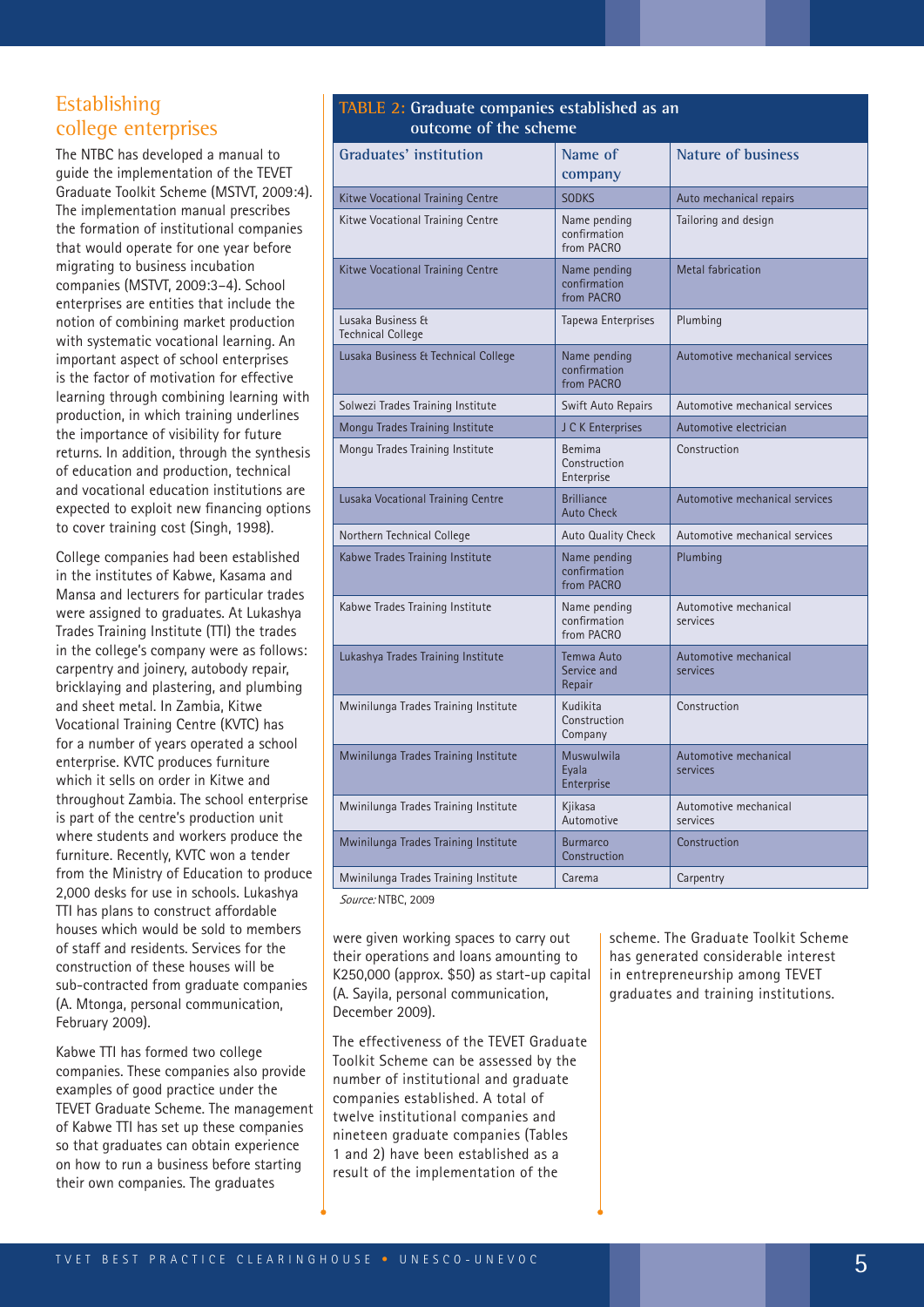## **Lessons Learned From the TEVET Graduate Toolkit Scheme**

In the implementation of the TEVET Graduate Toolkit Scheme a number of lessons have been learned. These include: (a) the need for stakeholder involvement in the scheme; (b) being clear about the roles of various players; (c) the managing of change; and (d) the importance of monitoring the process and evaluating the outcomes.

#### Stakeholder involvement

The TEVET Graduate Toolkit Scheme has many stakeholders. These include financiers, the government, training institutions, business support service providers and graduates. Through the induction meetings, MSTVT was able to introduce graduates to business support providers and financiers.

#### Clarity of roles

NTBC was selected to manage the scheme. Training institutions were expected to provide mentorship for their graduates who were setting up companies on the college premises before the graduates formed their own companies independently. One of the challenges faced by training institutions was that NTBC distributed the toolkits directly to the graduates without the involvement of the training institutions. This situation makes it difficult for a training institution to monitor how the tools were being used, as they (the training institutions) were not aware of what tools had been given to what graduates and where they were operating from (MSTVT, 2009).

#### Managing change

There are some lessons to be drawn from the process of managing change by training institutions and the graduates themselves. Some institutions found it challenging to make the necessary adjustments to monitor graduates under the scheme. In an interview with the coodinator at Lukashya TTI in 2009, it was found that some graduates were more inclined to look for formal employment and would readily drop out of the scheme if formal employment was found (MSTVT, 2009).

#### Monitoring and evaluation

The monitoring visits conducted by MSTVT helped to establish the challenges faced and successes being experienced in the TEVET Graduate Toolkit Scheme. This is important because the challenges identified can help to implement corrective actions to address the issues and problems. On the other hand, success stories such as those experienced at Kabwe TTI provide evidence-based information for other institutions about how the scheme can be made to work (MSTVT, 2009).

#### Issues and concerns

Mongu Trades Training Institute (one of the beneficiary institutions of the scheme) highlighted the following challenges faced in the implementation of the scheme:

- **1.** The contracts prepared by NTBC excluded the training institution in the implementation of the TEVET Graduate Toolkit Scheme.
- **2.** There was a lack of physical premises for the formed companies to operate from.
- **3.** The two groups of graduates in tailoring and electricals were not organized to start the implementation of the scheme.
- **4.** All three graduates who had formed the automotive mechanics company mentioned above had now left the company in preference for employment without surrendering the toolkits or paying for them.
- **5.** It was not clear when and how the graduates would start paying for the toolkits which they had obtained in the form of a loan (MSTVT, 2009).



Examples of the content of various toolkits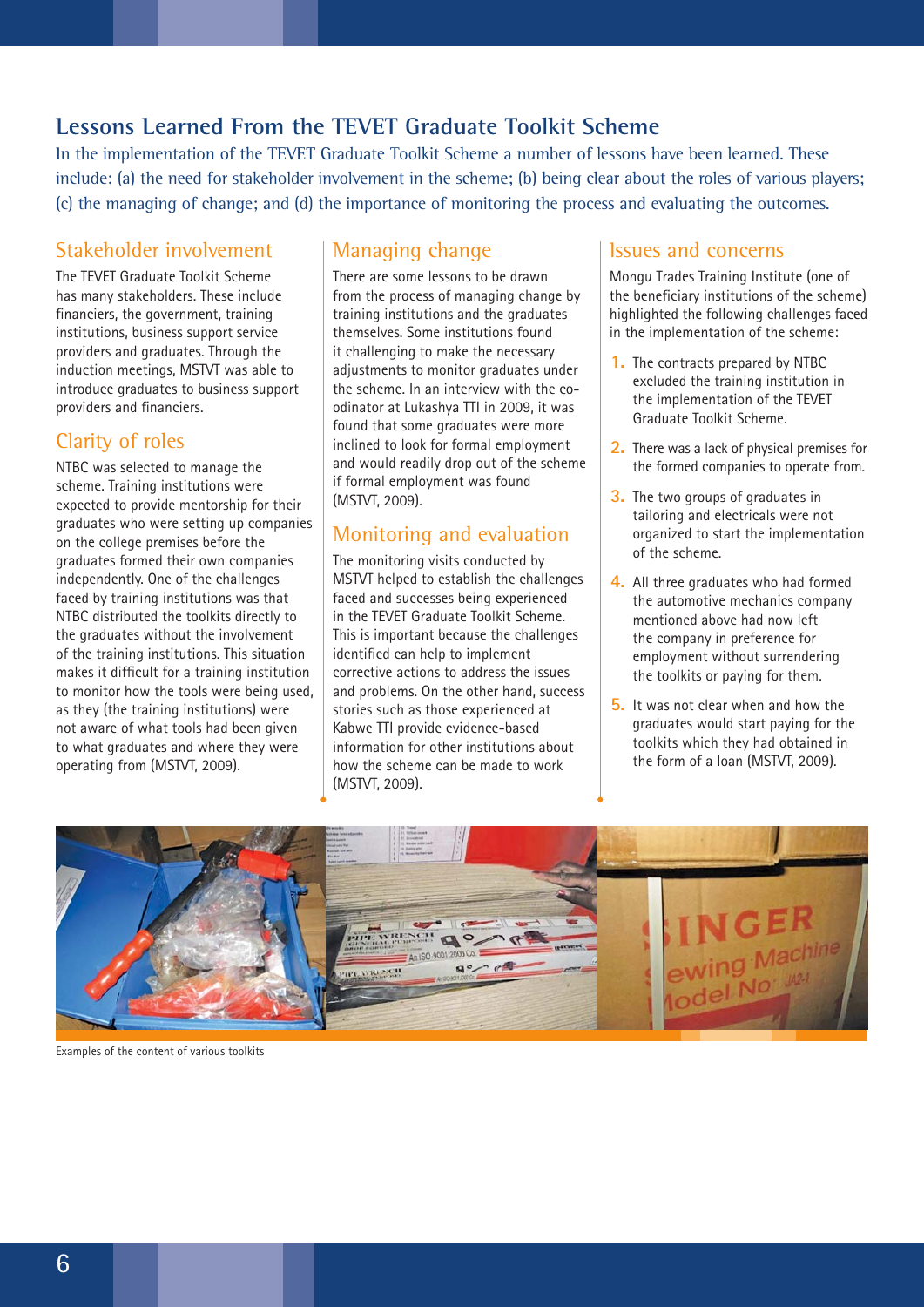#### **References**

Central Statistics Office (2009). *Living conditions monitoring survey*. Lusaka: Central Statistics Office.

Government of the Republic of Zambia—GRZ (2006). *Fifth National Development Plan (2006 – 2010)*. Lusaka: GRZ.

Government of the Republic of Zambia—GRZ (2009). *Estimates of revenue and expenditure*. Lusaka: GRZ.

Ministry of Science, Technology and Vocational Training—MSTVT (2007). *Guidelines for the TEVET Graduate Toolkit Scheme*. Lusaka: MSTVT.

Ministry of Science, Technology and Vocational Training—MSTVT (2008). *Report on sensitisation workshops for TEVET graduates on the TEVET Graduate Toolkit Scheme*. Lusaka: MSTVT.

Ministry of Science, Technology and Vocational Training—MSTVT (2009). *Report on monitoring visit of TEVET Graduate Empowerment Toolkit Loan Scheme at Lukashya Trades Training Institute, Kasama*. Lusaka: MSTVT.

National Technology Business Centre—NTBC (2009). *2009 annual report on the TEVET Graduate Empowerment Scheme*. Lusaka: NTBC.

Nsemukila, B. (2007). *Opening address at induction meetings for TEVET Graduates*. Lusaka: MSTVT.

Singh, M. (1998). *School enterprises: combining vocational learning with production*. Bonn: UNESCO-UNEVOC.

#### **Other sources**

GFA Management (2005). *Support on self-employment of TVET graduates: final report*.

<www.bds-forum.net/bds-reader/.../8-bds-support-to-tvet-graduates.doc>

Nieman, G.; Hough, J.; Nieuwenhuizen. C., eds. (2003). *Entrepreneurship: a South African perspective*. Pretoria: Van Schaik Publishers.

Shapiro, J. (2009). *Monitoring and evaluation*. <www.civicus.org/new/media/Monitoring>

Technical Education, Vocational and Entrepreneurship Training Authority—TEVETA (2002). *Entrepreneurship curriculum chart*. Lusaka: TEVETA.